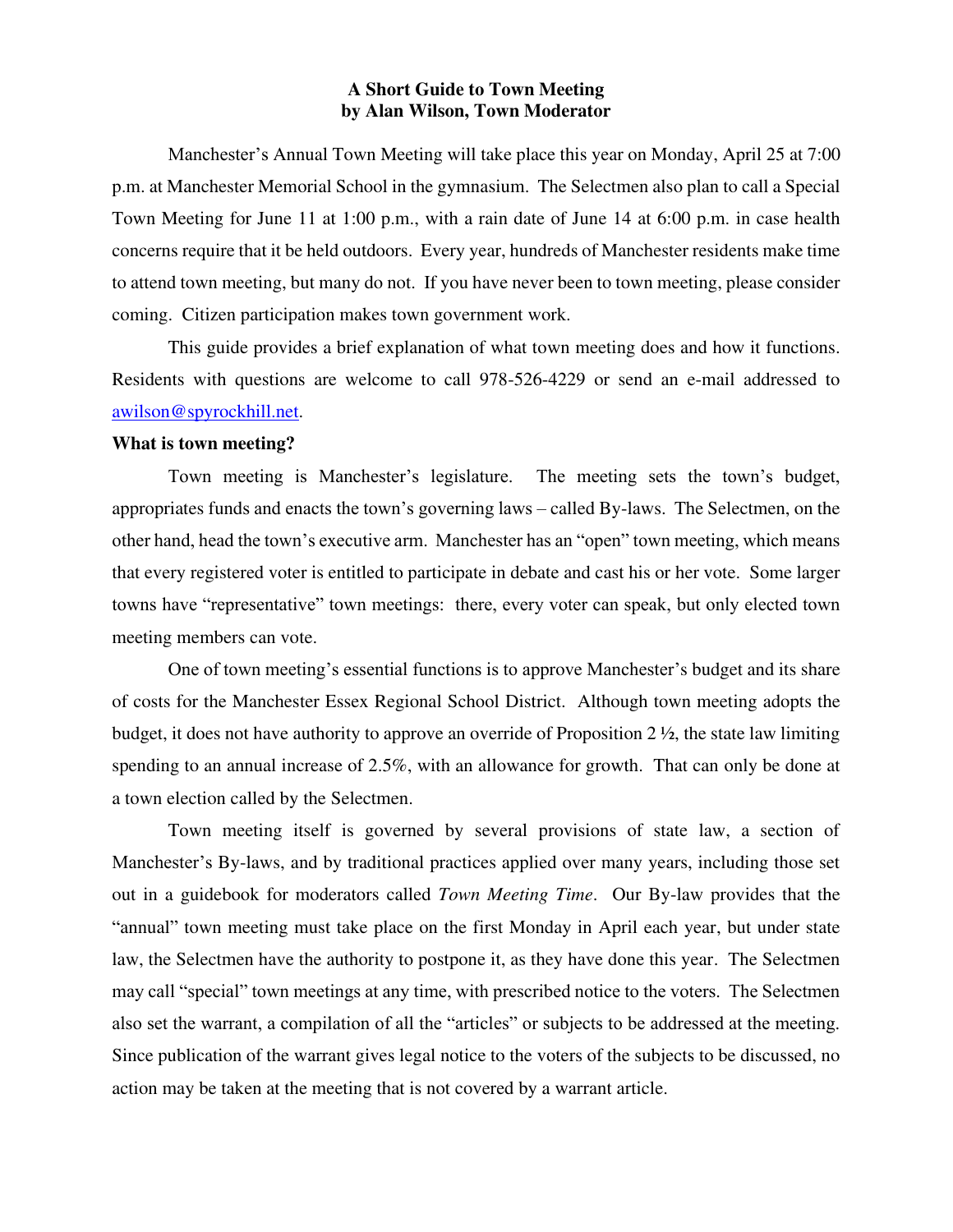While the Selectmen write most of the warrant articles with assistance from the administrator and town counsel, citizens may also submit articles for consideration. For the annual meeting, the Selectmen must include citizen-sponsored articles stated in a petition signed by at least 10 voters. For special meetings, however, citizen petitions require 100 signatures for the article to be included. Citizens seeking to sponsor a warrant article often consult with the moderator or town administrator to make sure it's in the proper form.

 The Finance Committee also plays a critical role in preparation for town meeting. It meets frequently with town departments during the months before April to assist in developing budgets. It is required by Manchester's By-law to make recommendations to the meeting on all warrant articles of a financial nature, and to publish a report, made available to all residents, that includes the warrant articles and its recommendations. In recent years, the Finance Committee report has also contained the recommendations of the Board of Selectmen and the Planning Board. This makes it the best guide for voters in preparing for town meeting and in following the meeting as it unfolds. The pamphlet is distributed to all Manchester households a few days before Town Meeting. Prior to that, the warrant is posted at Town Hall, at other locations required under the By-law, and on the town website; copies are available at the Selectmen's office.

## **How does town meeting work?**

 The moderator presides over the meeting, manages the discussion of warrant articles, rules on all procedural issues, and is required by state law to declare the result of votes. The moderator's ruling on matters of procedure is final – under the relevant statute, there is no appeal. Moderating therefore requires scrupulous fairness to the participants and giving all those who wish to speak an opportunity to do so, while simultaneously keeping the proceeding moving as efficiently as reasonably possible.

 Town boards and committees, sponsors of warrant articles and other citizens may prepare handouts for the meeting to inform the voters about issues relevant to the warrant. Those wishing to do so should obtain permission before the day of the meeting from the moderator or town clerk. The purpose is not to review the content of documents but to make sure there are enough copies and that they are placed in the lobby and not distributed during the meeting itself, which could be distracting. It is preferable for a handout to identify its authors or, if prepared on behalf of a private organization, the group's principal officers: signed papers have more credibility than anonymous ones.

 The meeting takes up the articles in order as they appear in the warrant, unless the meeting decides by majority vote to alter the sequence. Articles are not self-starting, however, but require